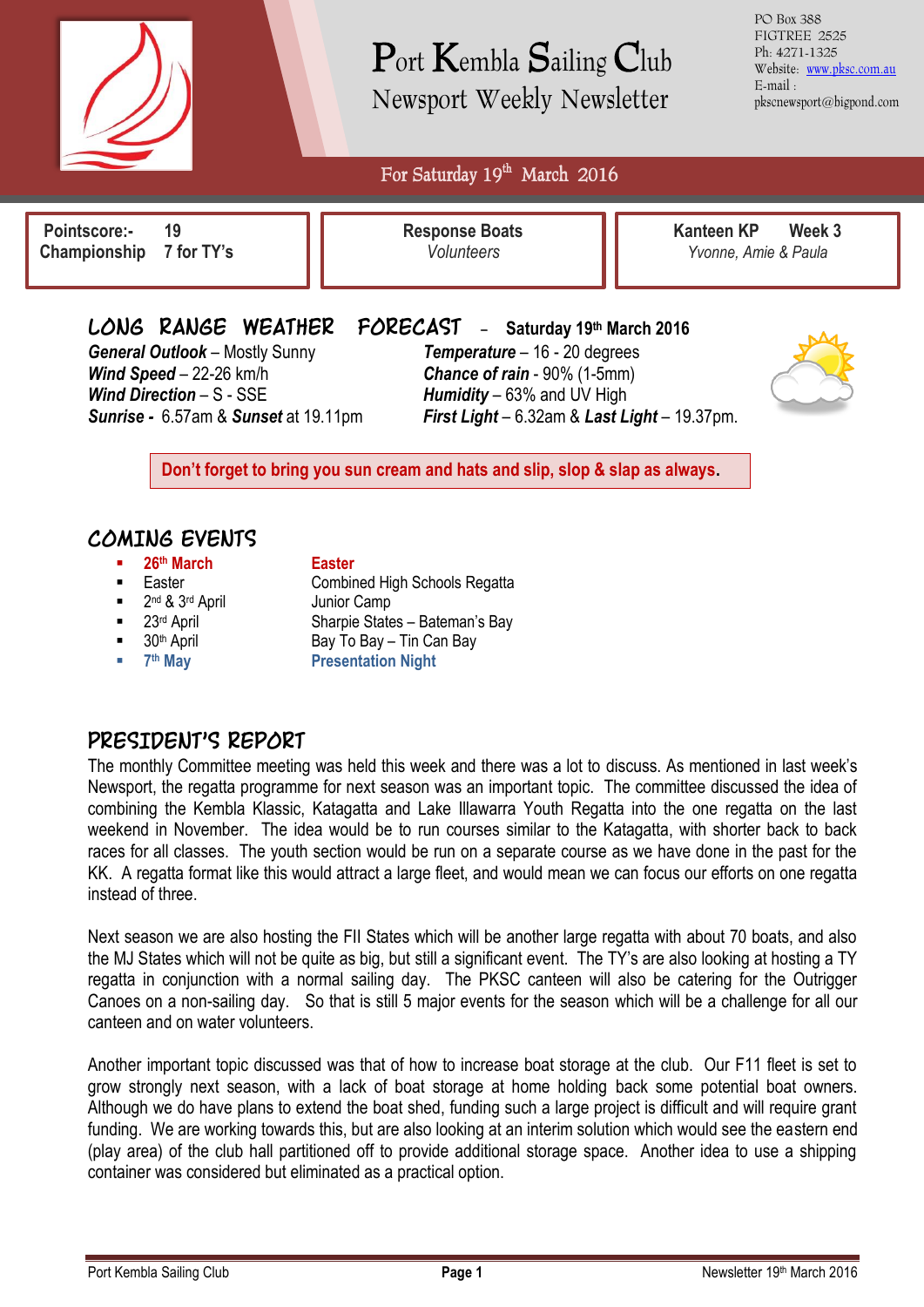It was great to see some non-committee members coming along to this month's meeting. All members are reminded that they can come to meetings if they have an interest or want to make a contribution. (You just do not get an official vote on motions put to the meeting).

**Good sailing, Richard Hipsley**

**FROM THE EDITORS DESK** Nothing from me this week

**Gail Grant Newsport Editor**



## **DELEGATES WEEKLY REPORTS**

### *TRAILER YACHTS*

#### **Report for 12 March 2016**

We had five starters for the Saturday afternoon race, the biggest roll up of TYs for quite some time. Grey Fox with Digger and Danny aboard, Serenity with Wayne and Richard Lech aboard, Momentum with Barry, Ray, John and Greg aboard and Frou Frou with Mica, Andy and Alan and me aboard.

It was great to see Digger back again in fine form. He is an inspiration to all of us TY sailors and we are all glad that he has recovered and back to his usual form.

Mica, who usually skippers a Flying 11, provided a welcome and youthful addition to the crew of Frou Frou. I suppose we will (I will) have to watch our behaviour and our (my) language from now on if we are going to set a good example for our juniors and attract them into TYs.

I know it's getting a bit boring but I have to say again that we had another afternoon of perfect sailing conditions for today's race. We had ten knots of steady breeze from the north east with a little cloud cover keeping the heat of the day down. Thanks very much to Bill Ledger and Steve and Zack Sellers for being duty crew today and setting us a great course. And an additional thanks to Steve for stepping in to help at the last minute.

Now to the race report from my perspective at least. As usual the big boats headed off into the distance with Frou Frou positioned in the middle of the fleet concentrating hard on keeping ahead of Serenity and Grey Fox and trying to stay in touch with Rosstered Off and Momentum. Momentum is really finding her groove upwind now and is proving tough opposition for the rest of us.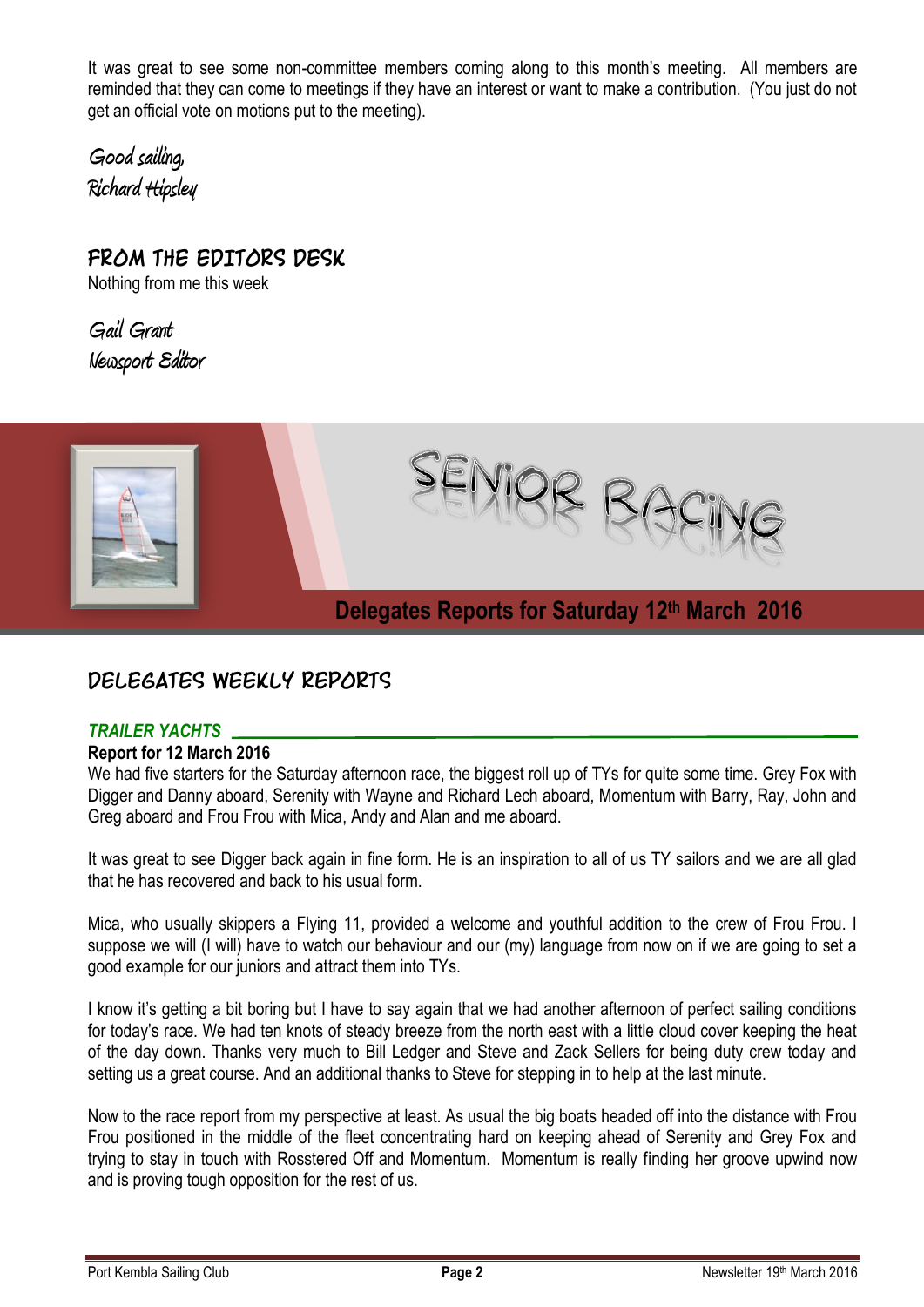The only drama reported was for Serenity's crew Richard Lech who got to try out his self inflating PFD a couple of times. Details were sketchy, was he was pushed or did he fall overboard. The inquiry into the event no doubt will identify the cause. Apart from that I think I can say on behalf of all who sailed today that we enjoyed the race and each other's company.

#### **Results for Pointscore 19**

| <b>Place</b> | <b>Boat Name</b> | PBH (CBH) in minutes |
|--------------|------------------|----------------------|
| First        | Momentum         | 81.26 (82.22)        |
| Second       | Frou Frou        | 81.66 (81.66)        |
| <b>Third</b> | Rosstered Off    | 82.76 (80.92)        |
| Forth        | Serenity         | 83.90 (90.65)        |
| Fifth        | Grey Fox         | 89.11 (89.89)        |

Just a quick reminder that most TYs will be heading south to Sussex Inlet for the "Basin Chase" this coming weekend. I wish you all good sailing and hope to see you again on the water after the Easter Break.



#### *SMALL CATS*

#### **Report for 12th March 2016**

A hot humid day around 29 degrees Celsius with 10-15 knot NE breeze provided great sailing conditions. Seven (7) catamarans came down to race. In addition Gecko's new owners also came down to for a sail. This week Bill Ledger and Steve sellers doing duty and setting the course. They set a port course. Start line out in the middle of the lake. Windward mark towards IYC entrance, wind mark between Gooseberry Island and clubhouse.

After trampoline repairs and front stay wire replacement Hot Pepper came a little early to set up. Whilst teaching learn to sail Tony Sanderson gave a hand to assist with set up. It was quite hot in the rigging area. After briefing and a burger we set out into the lake.

The moderate NE breeze making for a nice ride out to the middle of the lake. Starts got away on starboard tack. Small cats heading towards Gooseberry Island before tacking and working to the top mark. With rig adjustments Hot Pepper finding good pointing and boat speed put him right up with the front runners. Heading around the windward mark well positioned. Once rounded the cats then headed off towards the wing mark. This buoy appeared a significant distance from the monohull yellow mark, however this created a good reaching angle. Once rounding the wing mark a nice reach was also able to be made straight back to the bottom mark. Then windward return. The small catamarans fleet pretty much led by Jackpot, followed by Hot Pepper, then Groove Thing and then Blue Tongue. See below for yardstick corrected results

Here are the corrected times for both fleets combined.

| <b>Skipper</b>                     | <b>Boat</b>        |    |               |          | VYC Finished Elapsed Time Corrected Time |
|------------------------------------|--------------------|----|---------------|----------|------------------------------------------|
| <b>Rob Porter Snr</b>              | <b>Shark Bait</b>  | 73 | 15:25:23      | 01:07:55 | 01:33:02                                 |
| <b>Jack Kroek</b>                  | <b>Jackpot</b>     |    | 87.5 15:36:45 | 01:24:17 | 01:36:19                                 |
| <b>Ross Boyd</b>                   | <b>Symphony 2</b>  |    | 67.5 15:24:23 | 01:06:55 | 01:39:08                                 |
| <b>Hugh Lewis</b>                  | <b>Hot Pepper</b>  |    | 87.5 15:39:16 | 01:26:48 | 01:39:12                                 |
| <b>Tony Sanderson Groove Thing</b> |                    |    | 87.5 15:41:47 | 01:29:19 | 01:42:05                                 |
| <b>Paul English</b>                | <b>Playtime</b>    | 81 | 15:41:22      | 01:23:54 | 01:43:35                                 |
| <b>Jody Mathews</b>                | <b>Blue Tongue</b> |    | 87.5 15:59:39 | 01:47:11 | 02:02:30                                 |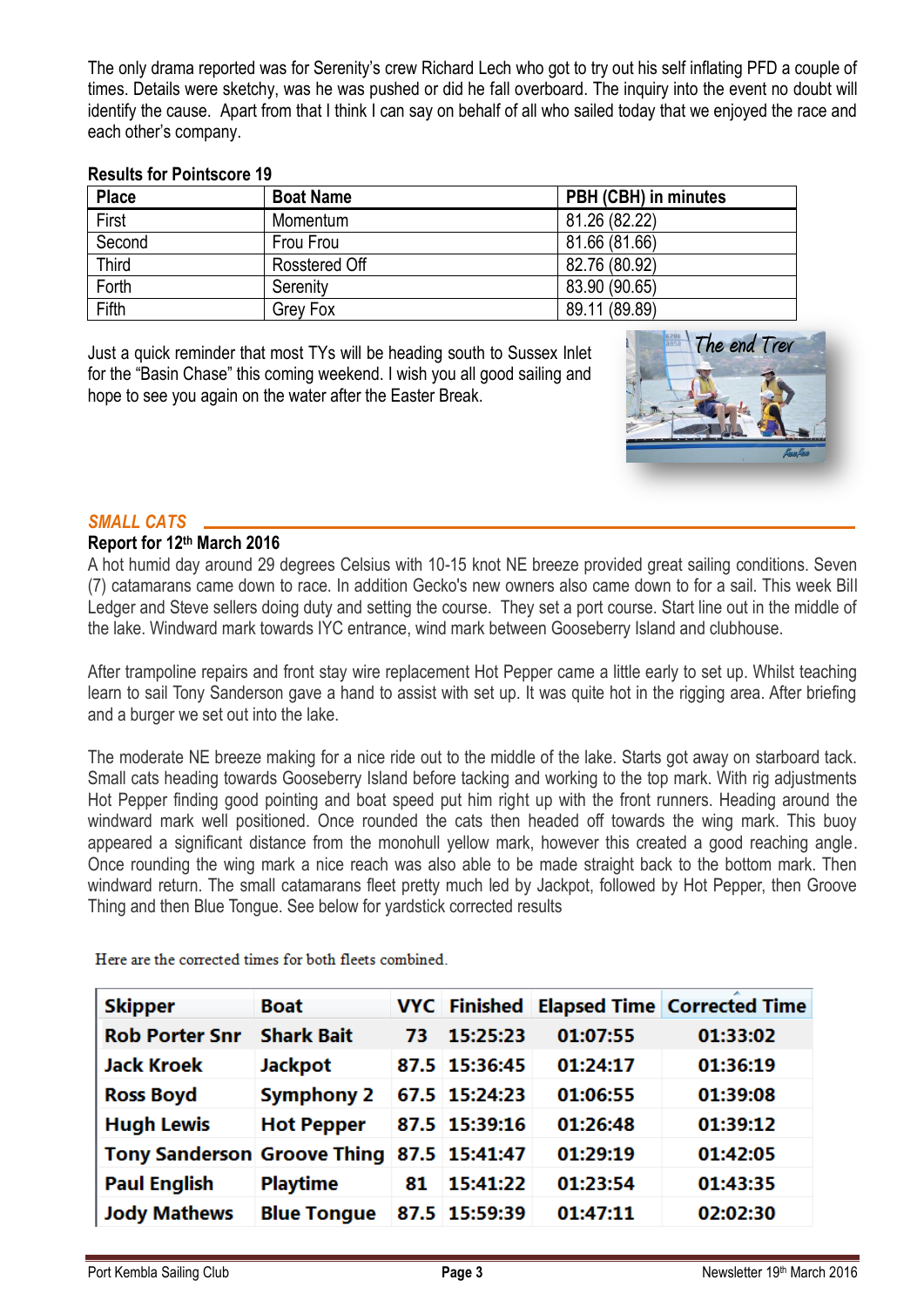#### General:

- 1. Saturday 02/04/2016 & Sunday 03/04/2016 Learn to Sail Camp. END OF SEASON FOR LEARN TO SAIL
- 2. Reminder that Large Cats Club Championship 3 has been rescheduled for 9th April 2016





**Racing**

## *SMALL MONOS*

No report this week

## **Cheers, Aza**

**"good things come in small packages"**

### *JUNIOR REPORT*

Last weekend was a bit tricky in the morning for the Junior Race. There was a light Southerly blowing when we first got out on the water, so we set for that breeze and went into a start sequence. With 3 minutes to go the breeze dropped out to nothing then came in from the East/Nor East right on start time. We let the kids go as set off out to the first mark with Spinnakers up. The Course became quite confusing with the double the windward becoming 2 spinnaker legs with the kids trying to tack with their Spinnakers still up. This became quite a challenge also for some crews!

It was great to see some crews stepping up to skipper this week as their Skippers were away. Well done Jack and Braysen. I think Jack needs a smaller crew next time as his Dad didn't look real comfortable.

Back to the racing "Quack" and "Quick Quack" got away to a good lead and some extra breeze leaving the rest of the fleet in their wake to fight it out in a tight tussle.

"Quick Quack" was first across the line from "Quack" and "Beat It" in third.

|                 | Race 6 Championship result | <b>Race 13 Pointscore Result</b> |             |  |
|-----------------|----------------------------|----------------------------------|-------------|--|
| 1st             | Quack                      | 1st                              | Quack       |  |
| 2 <sub>nd</sub> | <b>Quick Quack</b>         | 2 <sub>nd</sub>                  | Quick Quack |  |
| 3 <sub>rd</sub> | Beat it                    | <b>3rd</b>                       | Beat It     |  |

Don't forget the junior camp on the 2nd of April.

**Regards, Brad Curry**